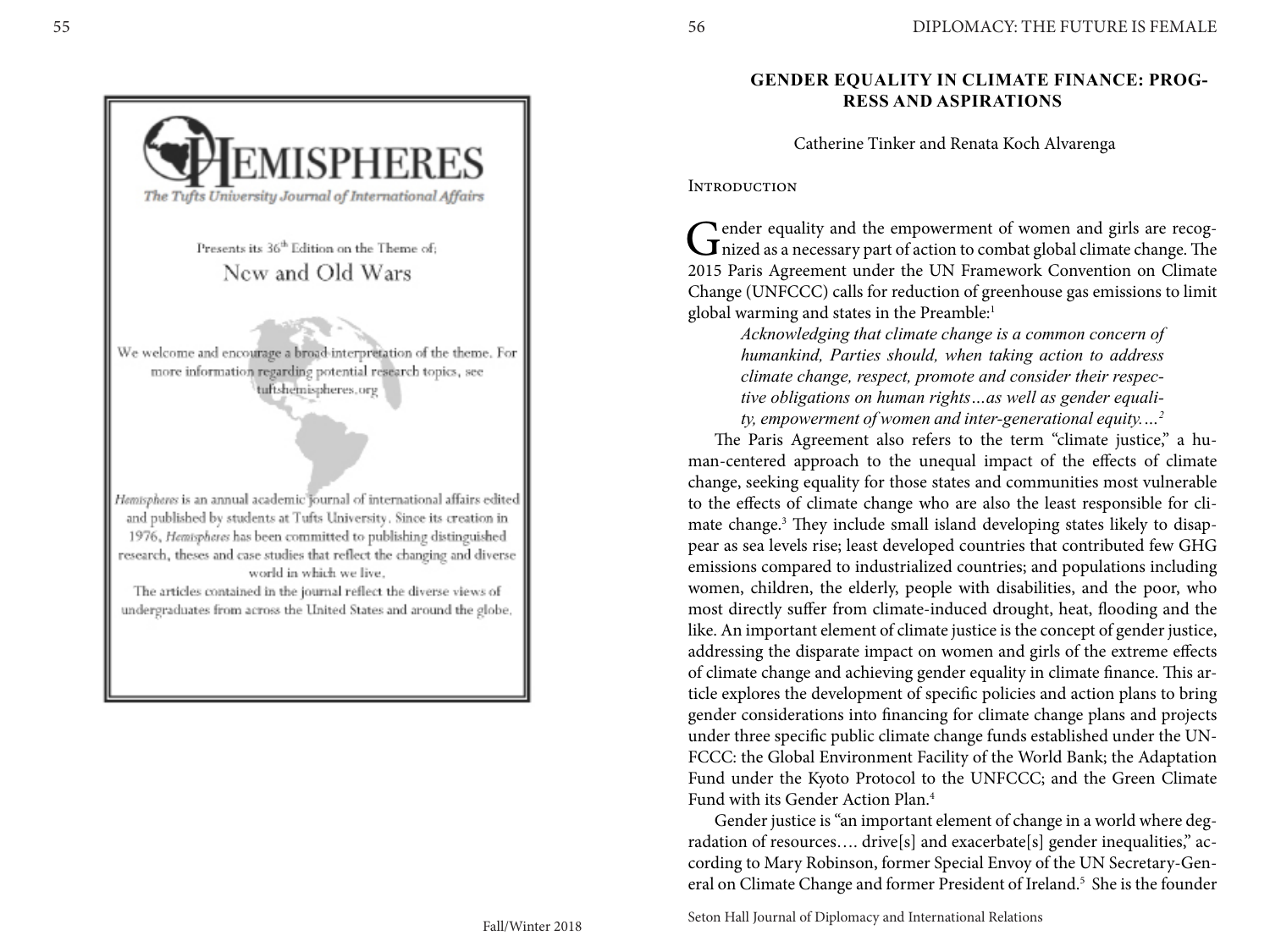and head of the Mary Robinson Foundation – Climate Justice, a non-profit organization addressing climate justice issues worldwide, whose work is based on "the Universal Declaration of Human Rights and the UN Framework Convention on Climate Change… using the principles of human rights and combining issues of sustainable development with responsibility for climate change."6 Other non-governmental organizations and activist groups making the link between climate justice and gender justice include the Women's Environment and Development Organization (WEDO); the UNFCCC Women and Gender Constituency of civil society organizations; the Global Alliance for Green and Gender Action (GAGGA) with Both Ends; and GenderCC, all working to build capacity and knowledge to track, monitor and influence projects and financial flows of the climate funds.<sup>7</sup> These and many other NGOs and local community groups worldwide, private sector groups or companies, philanthropies, and regional organizations together with states and international organizations are working for the implementation of the UN Sustainable Development Goals (SDGs), including SDG 5 on gender equality and SDG 13 on climate change.<sup>8</sup>

In *The Age of Sustainable Development*, Jeffrey Sachs defines sustainable development as a "normative" or ethical outlook on what a "good society" should be, one concerned about extreme poverty, inequality, social mobility, discrimination, and social cohesion.9 Finding a balance among three systems - "the world economy, global society, and the Earth's physical environment" - is the challenge of sustainable development. In the case of climate change, action involves both mitigation<sup>10</sup> and adaptation.<sup>11</sup>

*We will need not only to prevent future climate changes by decarbonizing the energy system…but also learn to live with at least some climate change as well.… A 2-degree Celsius rise [in global average temperature] will imply massive changes to the climate system, including more droughts, floods, heat waves, and extreme storms….12* 

Climate disasters such as droughts and floods have worse impacts on women than on men due to ingrained stereotypical roles and discrimination towards females in society. This inequality limits women's decision-making power politically, restricts their access to water and land in parts of the world, and provides fewer opportunities for an adequate standard of living for women and their families.13 The narrative of women as victims of climate change, however, has begun to shift. Women's voices, ideas, and lived experiences of how to manage resources effectively and how to respond to the global rise in temperatures are essential to changing human behavior and reaching long-term sustainability. Both as a practical necessity and from a human rights perspective, achieving gender equality is now recognized as an inherent part of achieving sustainable development. According to a UN report in 2019, "There is simply no way that the world can achieve the 17 Sustainable Development Goals without also achieving gender equality and the empowerment of women and girls."14

Since 1945, beginning with the UN Charter itself, the UN has affirmed the equal rights of women and men and prohibited discrimination as a matter of international law. Today this means supporting the use of strong gender criteria for climate-related project financing. However, there is still not enough policy space for women to sufficiently influence climate decisions or address the impacts of climate change on the livelihoods, daily activities, and security of women and girls of all ages, including the youngest and oldest in society.

Climate finance mechanisms of various types and funds created under the UNFCCC and implemented by international organizations like the World Bank or UN specialized agencies have long screened projects for environmental impact prior to project approval or funding. Similar screens for gender impact under criteria adopted by the Global Environment Facility (GEF) and other climate funds under the UNFCCC, like the Adaptation Fund and the Green Climate Fund (GCF) and its Gender Policy and Gender Action Plan of 2017, are beginning to ensure that climate change projects involve women in project selection, implementation, and assessment, as well as addressing gender concerns. These programs and action plans are reviewed in this article.

The article concludes that all proposals for funding climate action through entities created under the UNFCCC should be screened according to the gender policies and plans of the climate funds, including the GEF and the GCF, and the results should be available publicly to provide transparency and build trust and accountability. Broader inclusion of women in decision-making and the requirement of evidence of a gender perspective prior to approving financing for climate change projects will contribute to the normative element of sustainable development and its implementation. The intersection of gender justice and climate justice in reducing the dangerous effects of climate change means allocating adequate financial resources to women leaders and projects generated and administered by women at international, regional, national and local levels, for large and small projects and programs alike. 15

Gender Justice in Climate Finance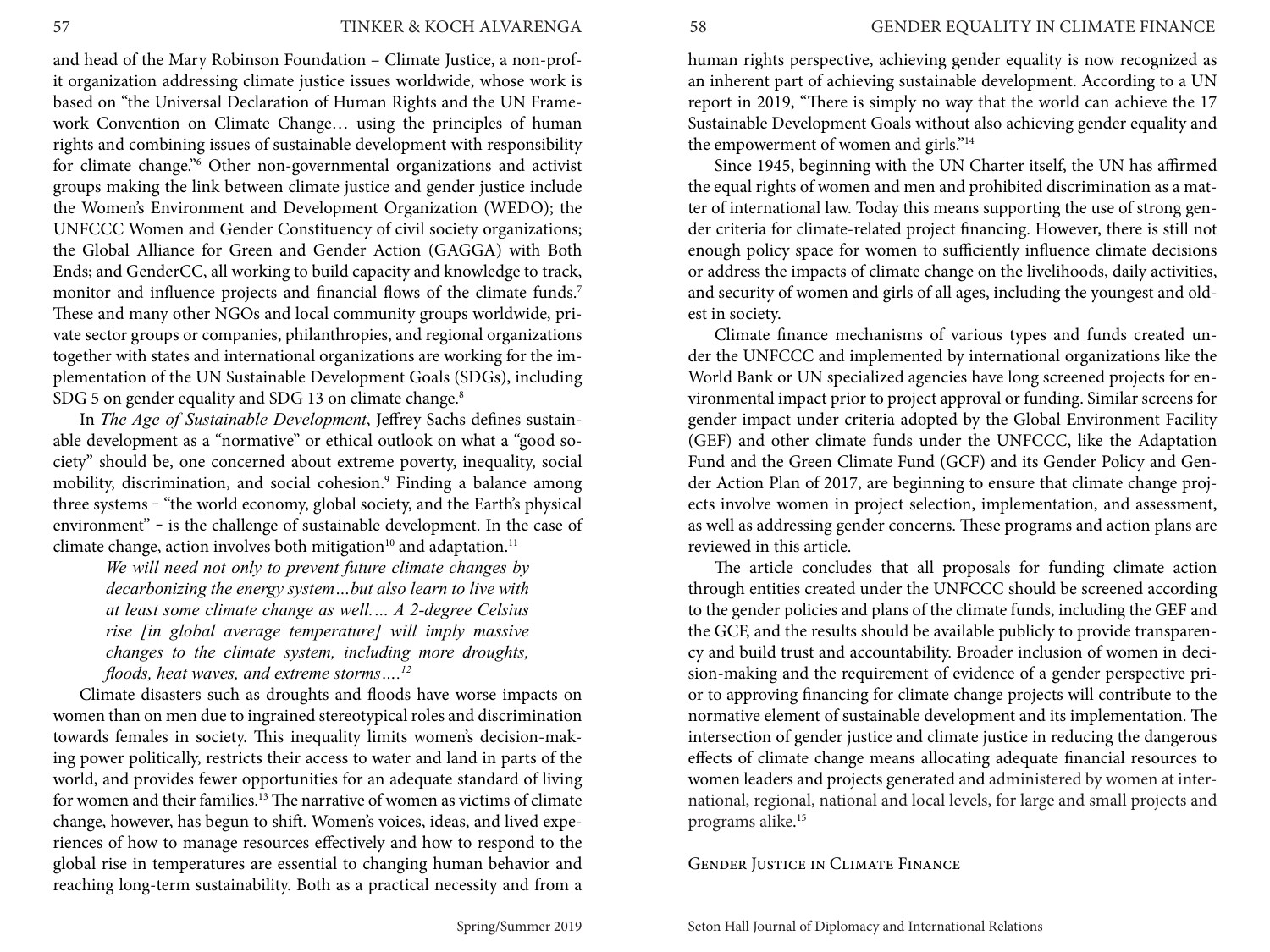# 59 TINKER & KOCH ALVARENGA

The momentum for gender equality and climate justice has become integrated into existing climate funds through the United Nations. Globally, research and literature shows that gender-responsiveness in climate finance results in better efficiency and effectiveness in projects for adaptation and mitigation.16 Therefore, women must be acknowledged as a key stakeholder group in order to ensure the best result from climate finance mechanisms.<sup>17</sup>

The global climate finance architecture is quite complex. The financial interaction between developed countries and developing countries in terms of mitigating and adapting to climate change was first outlined at the UN-FCCC in 1992, specifically in Article 4.3, which discusses compliance with the treaty. The treaty requires that "Developed country Parties … shall provide new and additional financial resources to meet the agreed full costs incurred by developing country Parties."18

When discussing climate finance, the UNFCCC focuses its actions on fund mobilization, fund administration and governance, and fund disbursement and implementation, which are tied to key principles that must be followed by the States Parties to the climate treaty. According to the Heinrich Böll Stiftung (hereinafter "the Foundation"), these principles include "transparency and accountability," referring to the public disclosure of financial contributions, and "respective capability," tying financial contributions for climate action to the existing national wealth of countries.<sup>19</sup>

A diagram (Figure 1) created by the Foundation illustrates the global financing system for climate action with three multilateral channels for climate finance created under the UNFCCC: the Global Environment Facility (which also administers the Least Developed Countries Fund and Special Climate Change Fund); the Adaptation Fund (established under the Kyoto Protocol to the UNFCCC); and the Green Climate Fund (created under the Paris Agreement with specific language on gender and a Gender Action Plan in 2017).<sup>20</sup> The three climate finance mechanisms discussed in this article are identified in Figure 1 under the heading "UNFCCC Financial Mechanisms."



Figure  $1^{21}$ 

### 1. *Global Environment Facility (GEF)*

The Global Environment Facility (GEF) is an active global climate fund, established in 1992 at the Rio Earth Summit (UNCED) as the financing mechanism for the Convention on Biological Diversity and the Framework Convention on Climate Change. Since 1992, the GEF has given USD 18.1 billion in grants and has mobilized through co-financing another USD 94.2 billion for thousands of projects in 170 countries in six focal areas: climate change, biodiversity, international waters, chemicals and waste, forests, and land degradation.<sup>22</sup> Since the inclusion of gender equality as a factor in the policies of GEF began only in 2011, it is quite recent, considering that the Fund was created nearly 30 years ago.

In 2011, the GEF's Policy on Gender Mainstreaming was adopted to enhance the promotion of gender equality throughout GEF operations, mainstreaming gender by establishing policies, strategies, and action plans inclusive of gender as a condition of receiving financing for GEF projects.<sup>23</sup> There was a significant improvement in the inclusion of gender equality policies in climate finance mechanisms in 2014, when the Gender Equality Action Plan (GEAP) of the GEF was approved. That plan served as a review and update of the Policy on Gender Mainstreaming of 2011, supporting its implementation.

In October 2017, the GEF replaced the 2011 Policy on Gender Main-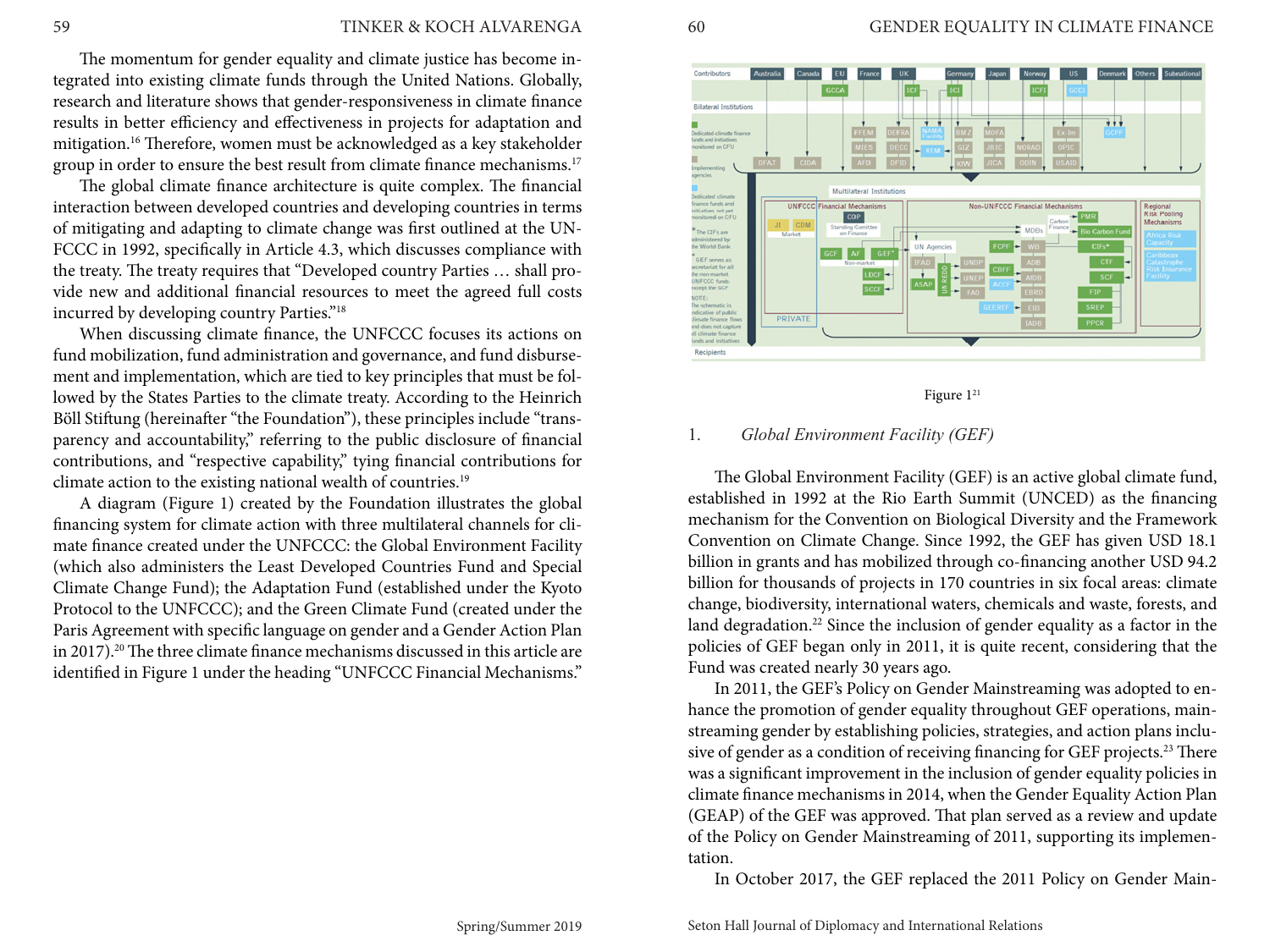# 61 TINKER & KOCH ALVARENGA

streaming with the "Policy on Gender Equality" in response to increasing global advocacy and the UN's 2030 Agenda for Sustainable Development. The 2017 Policy on Gender Equality represents a shift by the GEF from a "gender-aware approach," that focuses on 'doing no harm' to a "gender-responsive approach" that adopts a more proactive approach to achieving the goals of women's equality and empowerment.24

Furthermore, the GEF established its own Gender Focal Point position in the Fund's Secretariat in order to screen gender-sensitive approaches in submitted proposals and encourage women's empowerment through its network of partners.<sup>25</sup> When a proposal for a project is received, GEF staff analyze several factors to ensure that a project has succeeded in gender mainstreaming. Four factors, called "Gender Markers," are examined: whether the entity has conducted a gender analysis, developed gender actions, specified budget allocations for those actions, and included gender indicators. A project can achieve a maximum rating of two by meeting all four criteria.26 If a project does not meet any of the criteria established by the GEF, it gets a rating of zero, meaning the GEF will not fund the project. If it partially meets the criteria established in the Gender Markers, it receives a rating of one.27

By 2017-2018, GEF reported that 92% of funding proposals considered by the GEF Board contain gender assessments, and 83% contain project-level gender action plans.28 The numbers are not broken down into proposals in the focal area of climate change alone, but indicate a high level of implementation of requirements for proposals to include both gender assessments and gender action plans when submitting requests for funding.

The GEF also works with the UN Development Programme (UNDP) as the implementing agency to fund a "Small Grants Programme" which finances community-led initiatives to address global environmental and sustainable development issues, including climate change. Since 1992, grants under this program total USD 600 million for 22,000 projects in 125 countries.29 As of 2017-2018, 93% of completed projects in the Small Grants Programme were counted as gender-responsive, and 34% of the projects were led by women; of these, 259 projects were for decarbonization and low-carbon energy transformation at community level.<sup>30</sup> The focal area distribution of financing under the GEF Small Grants Programme is 40% on biodiversity and 26% on climate change mitigation and adaptation.<sup>31</sup> Climate financing is overwhelmingly for mitigation rather than adaptation. The effect is priority for large infrastructure projects like dams and roads and energy efficiency programs rather than the community-level efforts to protect land and structures against devastation from the effects of climate change, such as extreme

62 GENDER EQUALITY IN CLIMATE FINANCE

weather events and increasing numbers of natural disasters.

# 2. *Adaptation Fund (AF)*

The Adaptation Fund (AF) is the climate finance mechanism established under the Kyoto Protocol of the UNFCCC, proposed in 2001 and adopted in 2009.32 It was created to finance adaptation projects in developing countries, mainly those particularly vulnerable to the effects of climate change. The AF is functional to this date, having been included in the text of the Paris Agreement in 2015. Since 2010, it has committed USD 564 million in funding for 84 adaptation projects.<sup>33</sup>

In 2013, the Adaptation Fund adopted the Environmental and Social Policy (revised in 2016) with the goal of ensuring that the projects supported by the Fund do not result in any environmental and/or social harm to society.<sup>34</sup> Amid its environmental and social principles, the text mentions gender equality and women's empowerment. It states that both men and women need to be included equally in opportunities to participate in the projects implemented, including the receipt of comparable social and economic benefits.

Although there had been some progress toward addressing gender in the AF, it was not until 2015 that the Board of the Fund seriously considered a review of gender in the projects and programs of the AF. This resulted in the Adaptation Fund Gender Policy, which expands the key principles already outlined in the Adaptation Fund Environmental and Social Policy. The principle of *gender equity and women's empowerment*, "which is process-oriented and often subjectively contextualized," was changed to *gender equality,*  which is easier to measure and thus to manage.<sup>35</sup>

This shift in the terminology of the AF Gender Policy is important because, according to the Office of the High Commissioner for Human Rights ("OHCHR"), the term "gender equity" could be interpreted in a way that perpetuates existent stereotypes about women and their role in society. Instead, the OHCHR recommends the use of "gender equality," as it is the legal terminology used under international human rights instruments.<sup>36</sup> UN Women, an inter-agency coordinating group within the UN System, also uses the term "gender equality" in addressing financing and budgeting for sustainable development that empowers women and girls and ensures their equal participation in decision-making.<sup>37</sup>

According to the AF Gender Policy itself, while gender equity is the process of being fair to men and women, gender equality is about ensuring equal rights between men and women, which leads to the achievement of human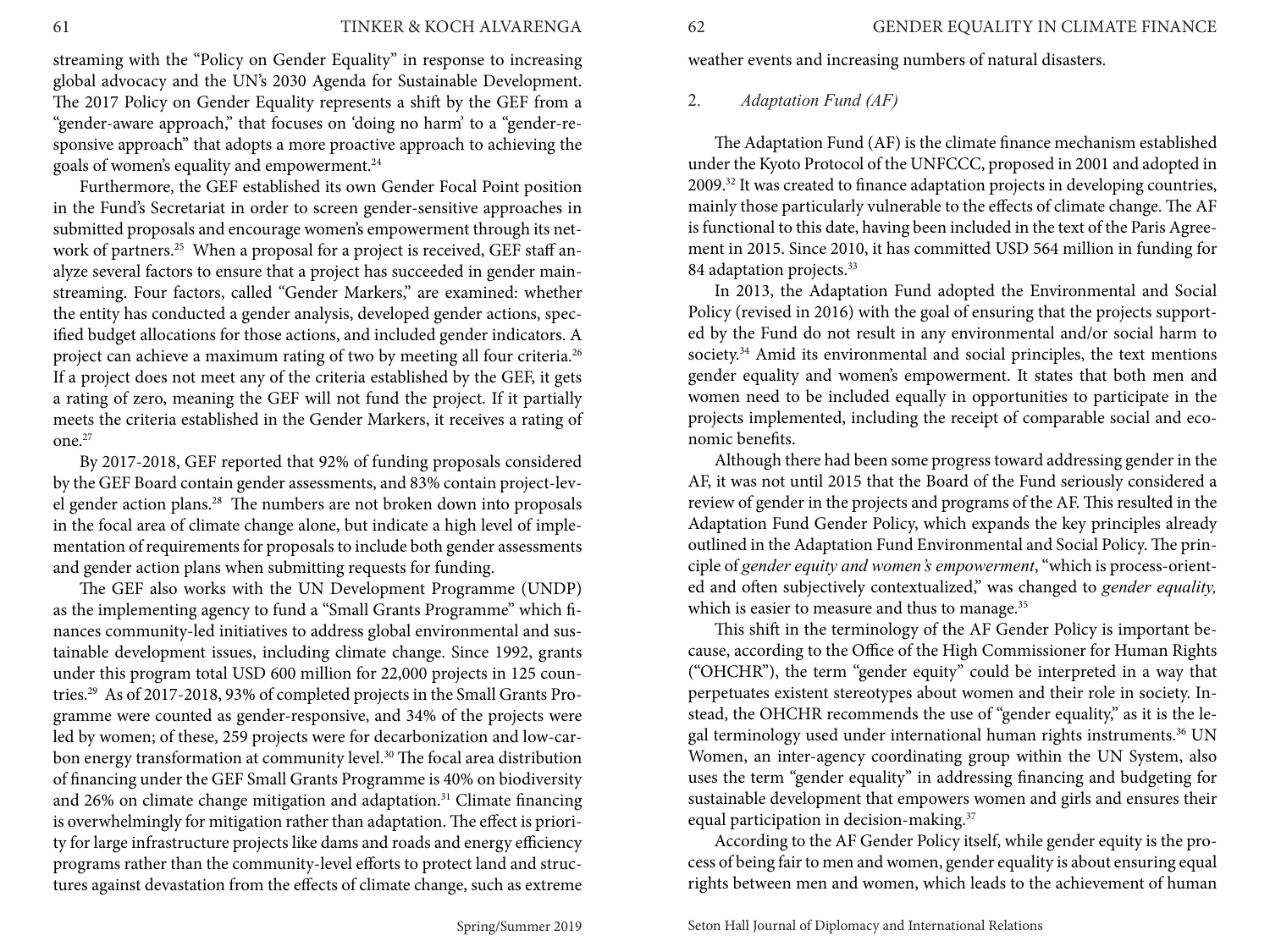rights. This strengthens the relevance of the Fund's Gender Policy, which is human rights-based and refers to various international instruments, such as the Universal Declaration of Human Rights, the Convention on the Elimination of All Forms of Discrimination Against Women (CEDAW), and the 2030 Agenda for Sustainable Development.

The Gender Policy of the Adaptation Fund is based on the following set of principles: commitment, comprehensiveness in scope and coverage, accountability, competencies, resource allocation, knowledge generation and communication, and review and revisions. One of its objectives is to "provide women and men with an equal opportunity to build resilience, address their differentiated vulnerability, and increase their capability to adapt to climate change impacts."38

In 2017, the AF approved a Medium-Term Strategy to guide its work in the next five years (2018-2022). The Strategy stated that activities performed by the Fund are designed to empower vulnerable communities and advance gender equality, with the goal of supporting vulnerable developing countries in adaptation.<sup>39</sup>

# 3. *Green Climate Fund (GCF)*

The Green Climate Fund (GCF) was created in 2010 at the UNFCCC COP16 in Cancun, with the goal of supporting developing countries financially in their efforts to combat climate change.40 GCF projects are intended to help in reduction of greenhouse gas (GHG) emissions and adaptation to climate change impacts, with the aim of providing equal amounts of financing to mitigation and adaptation. The GCF is an operating entity of the Financial Mechanism of the UNFCCC (along with the GEF), a role recognized in the Paris Agreement. The Fund is specifically concerned about the nations that are most vulnerable to climate change, such as the Small Island Developing States (SIDS), African States, and LDCs.<sup>41</sup>

The GCF started mobilizing resources in 2014 with pledges from more than 40 countries, mostly developed ones, and funded its first projects in 2015. It has collected USD 10.3 billion as of May 2018.42 The Paris Agreement urges developed countries who are party to the agreement to collectively provide USD 100 billion per year, starting in 2020, in order to fund mitigation and adaptation projects. Hence, many more contributions to the GCF are required to achieve this goal by 2020 and each year thereafter.

The GCF was the first global climate finance mechanism to include gender in its founding principles in 2010. Thus, the GCF is distinct from other environmental funds available for climate change projects like the GEF, which has added policies and criteria to address the gender perspective in climate finance. The concrete Gender Policy and Action Plan of the GCF was adopted in March of 2015 by GCF/B.08/19 after extensive lobbying by civil society organizations (CSOs).<sup>43</sup> The Gender Policy and Action Plan has six main elements: "commitment; comprehensiveness in scope and coverage; accountability; country ownership; competencies; and resource allocation. The principle of resource allocation raises an important point about possible targeted funding for women's activities, which ensures that funds are properly allocated to projects that really do emphasize gender equality and women's empowerment.

This gender policy on climate finance in the GCF is different from other climate funds because gender assessments and the application of the gender perspective are actual *requirements* for GCF-funded projects. Furthermore, the Fund commits resources for adaptation and mitigation projects that specifically contribute to women's empowerment and ensures that GCF programs successfully benefit women and men equally in financial measures.

In addition to the effect of the Gender Policy and Action Plan of the GCF in applying gender criteria to proposed projects, gender has been integrated throughout the operational policies of the Fund in recent years. One example is the accreditation process for all public and private applicants to the GCF to qualify for this status, enabling them to apply for financing from GCF. The Fund expects gender competency to be shown by all entities wishing to be accredited, which is evaluated by checking the record of the entity on efforts to achieve gender equality internally or externally, and whether there is a gender action plan in place for the proposed project.<sup>44</sup> In addition, to aid sub-national groups, civil society organizations and others to become accredited and apply for projects, the GCF has adopted a simplified application process (SAP), which include gender requirements.

Furthermore, efforts toward gender equality by the GCF can be seen through the six investment criteria indicators outlined by the Fund in 2018, which must be present in any new proposal submitted to the GCF going forward. They are: "impact potential, paradigm shift potential, sustainable development potential, needs of the recipient, country ownership, and efficiency and effectiveness." The Fund's sustainable development potential is the most important investment criterion for gender equality, because it requires proposals to identify at least one positive co-benefit related to any of the 17 SDGs, whether primarily environmental, social, or economic, in addition to "gender empowerment co-benefits outlining how the project will reduce gender inequality."45 Co-benefits may be aligned with achievement of the UN 17 Sustainable Development Goals, which include gender equality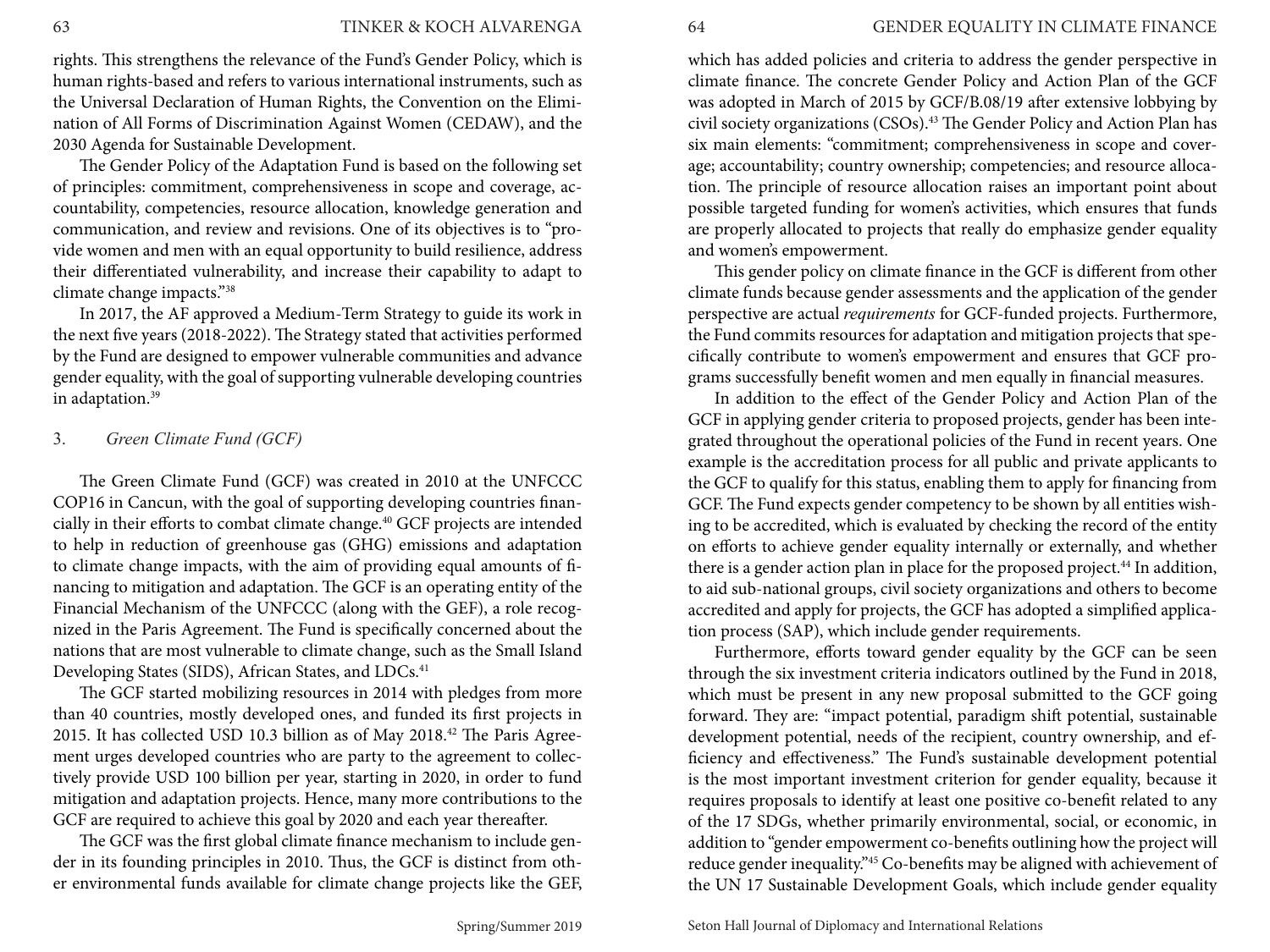and the empowerment of women and girls throughout and in the standalone SDG 5.

#### Green Climate Fund's Gender Action Plan

The Parties to the UNFCCC adopted the Gender Action Plan (GAP) at the UNFCCC COP23 in Bonn, 2017.<sup>46</sup> The GAP was created to assist in the implementation of decisions related to gender under the Climate Change Convention. The Plan acknowledges that women have to be represented in all UNFCCC processes as a condition to making activities of the Convention more effective. The Gender Action Plan assists in the development of gender-sensitive policies for all areas of climate policy, such as finance, technology, development and transfer of technology and capacity-building, in addition to climate finance.<sup>47</sup>

Among its priorities, two are related to climate finance. First, the GAP invites the Standing Committee on Finance to initiate a dialogue with relevant stakeholders on including gender in its work as a way to integrate gender-responsive policies in finance and climate action; this dialogue is to be conducted by 2019. Second, the GAP also calls on the Parties, United Nations entities, the Financial Mechanism and other stakeholders to strengthen the capacity-building of gender mechanisms for a gender-focused approach of budgeting into climate finance by 2018, for future implementation.<sup>48</sup>

 The first GCF projects were funded only in 2015 and results have not yet been reported on achievement of gender equality and the empowerment of women through GCF financing. "Mainstreaming Gender in GCF Activities," a 2017 publication by GCF with UN Women, provides chapters on a Performance Measurement Framework and a checklist for Project Appraisal, as well as two annexes to the report with examples of gender assessments Gender Action Plans, and indicators.<sup>49</sup> Therefore future grants will apply these standards in the approval and evaluation phases.

 Financing in the amount of USD 267 million was approved for climate action at the July 9, 2019 meeting of the GCF Board.<sup>50</sup> Total GCF financing committed to date is USD 5.26 billion, of which nearly 50% is under implementation, according to the GCF. This represents financing for 111 projects resulting in 1.5 tons of CO2 equivalents avoided and 310.3 million people with increased resilience.<sup>51</sup> These figures do not count explicit progress in gender equality and empowerment of women and girls in climate action but may demonstrate co-benefits which affect women worldwide. More needs to be done to disaggregate the data for accountability on gender equality in climate action and specifically in climate financing. Continuing progress will,

of course, depend on the replenishment of the GCF as states pledged in the Paris Agreement, beginning with the full contribution of USD 100 billion by 2020, a sum to be renewed annually. One open issue is the question of who exactly is responsible for making the contributions, since the total of USD 100 billion is to be reached each year "collectively" – whether all or only some states party to the UNFCCC, private sector stakeholders, philanthropies, or some combination of donors.

 Updating the GCF Gender Action Plan is being discussed. The GCF Board in its Decision GCF/B.23/23 of July 2019 requested the GCF Secretariat to present an assessment of implementation considerations, including cost-benefit analysis, and of capacity to implement the GAP.<sup>52</sup> The matter is scheduled to be revisited at the November 2019 Board meeting, in line with consultations that have taken place and will continue on updating the Gender Policy and Gender Action Plan. This process is a positive sign. However, data from within the GCF's Independent Evaluation Unit in a report on GCF "environmental and social safeguards" is still "forthcoming."<sup>53</sup>

#### Conclusion and Recommendations

 Women's perspective may improve the goals, construction, management and assessment of climate action projects, whether small scale adaptation efforts in local communities or large-scale infrastructure mitigation programs. The Global Environment Fund, the Adaptation Fund, and most explicitly, the Green Climate Fund have made efforts to be gender-responsive in climate finance decisions and programs, but there are still opportunities for improvement and greater transparency.

 Reports addressing public climate finance flows from developed to developing countries have been issued by two organizations, the Biennial Assessment of the GEF Standing Committee on Finance and the Organisation for Economic Co-operation and Development (OECD).<sup>54</sup> As pointed out by the Heinrich Böll Stiftung, figures from 2018 in the GEF Biennial Assessment showed "some reference to the intended gender impact of investments and how this correlates to tracing public climate finance. In contrast, the OECD report did not."55 As long ago as 2008, the OECD included a section on women and climate change in its publication entitled *Gender and Sustainable Development, Maximising the Economic, Social and Environmental Role of Women.*56 More granular data on achievement of gender equality and empowerment in climate finance from the climate funds themselves and from the OECD is needed, with annual reporting widely accessible to the public.

Overall, greater public accountability, analysis and publication of disag-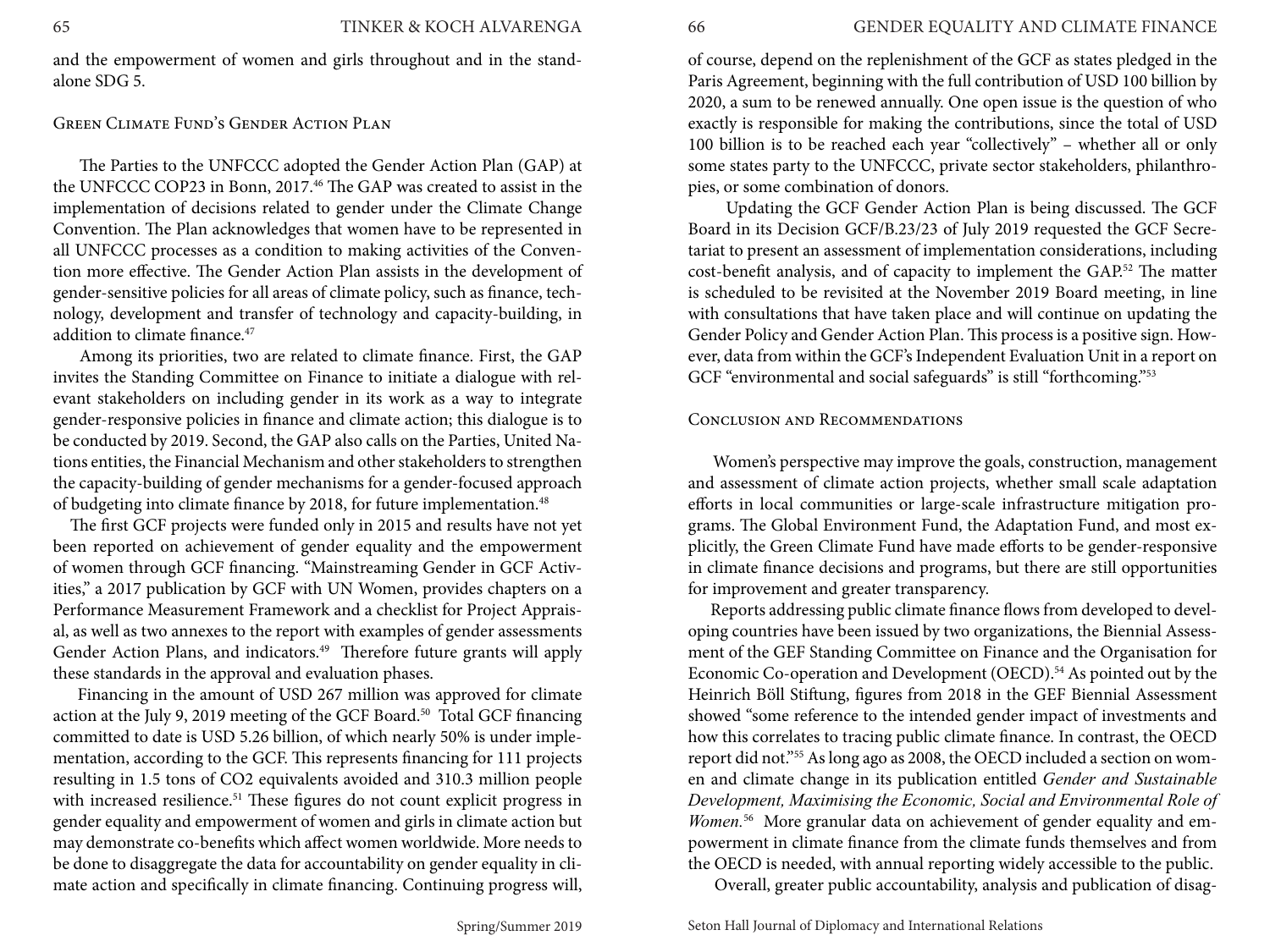gregated data and the direct involvement of women in all phases of climate project design, execution and evaluation are needed. Specific reporting on application of gender-responsive policies in climate finance in line with the GCF's Gender Action Plan, and measurement of increases in the number of women on boards of public climate funds and staff in policy- and decision-making positions, are needed on a regular basis. Furthermore, it is important to ensure that the boards of various climate funds – especially the newest one, the Green Climate Fund – are constantly reviewing their policies on gender equality to ensure that gender responsiveness is properly addressed in the strategic plans the funds implement over subsequent years and in the budgets they adopt. Measuring the effectiveness of policies, identifying best practices and analyzing compliance failures will contribute to more success in achieving gender justice in climate projects and more effective action to fight against climate change.

Accountability and transparency are principles that need to inform the practice of the boards of climate funds like GCF, AF and GEF to ensure that any projects currently receiving funding are required to submit an adequate gender assessment and a gender action plan as part of their interim reports and final project evaluation. GCF requirements that all proposals for new financing include an adequate gender assessment and gender action plan before being awarded financial assistance need to be enforced, and similar practices adopted, enforced and updated in the GEF and AF. Reporting on the number of projects in compliance or denied financing for failure to meet the gender assessment and gender action plan standards should be made publicly available on an annual basis, ideally disaggregated by type, size and location of project, with reasons for denial of financing or positive examples of compliance provided as models.

In the United Nations, a strong coalition of Member States, private sector representatives, NGOs, civil society organizations, UN Secretariat staff, and other organizations and agencies must press harder to achieve equality of women and men and the empowerment of women and girls in climate action everywhere. Annual UN meetings of the Commission on the Status of Women, the High-Level Political Forum, and special events like the SDG Summit and Climate Action Summit in September 2019 with heads of state offer an opportunity to focus on gender justice in climate change.<sup>57</sup> The Summit on Climate Action under the auspices of the UN General Assembly and convened by UN Secretary-General António Guterres and his Special Envoy Luis Alfonso de Alba has been planned to "focus on the sectors that create the greatest emissions and the areas where building resilience could make the biggest difference."58 The Conference of the Parties to the UNFC-

CC regularly meets as well (next in Chile in December 2019 at COP25), and the treaty Secretariat, headed by Patricia Espinosa, works closely with UN agencies and intergovernmental organizations like the International Renewable Energy Agency (IRENA).59 Meetings such as these need to explicitly articulate the need for gender policies, assessments and action plans like the GCF's throughout climate action plans and turn a spotlight on implementation of gender-responsive climate financing.

All stakeholders need to contribute to the realization of the 2030 Agenda and the SDGs as UN member states have agreed to do in their national programs, policies and regulations. Member states need to see how inclusion of gender responsive budgeting and climate finance at the national level contributes to their ability to meet the targets for the SDGs overall, and in particular SDG 5 and SDG 13, and their pledges (NDCs) under the Paris Agreement. Gender-just criteria need to be applied throughout UN agencies, programs, agendas, treaties and funds, as well as in the private sector, governments, and civil society organizations. Meaningful measurement and reporting on climate projects must include adequate and verifiable gender assessments and gender action plans, using models now available from the GCF, and the quality of these documents in each proposal or project needs to be reviewed and improved. Gender specialists need to be hired in climate funds, with adequate budgets and organizational authority to carry out the work. Gender focal points in the climate funds are needed for communications with non-state groups like cities or NGOs interested in applying for financing, whether in the form of loans, grants or guarantees that might lead to additional funding from other sources for climate projects, especially in developing countries. In the process, climate funds need to balance support for adaptation strategies and mitigation strategies to reflect needs and priorities of women and girls around the world and their capacity to contribute solutions.

In part, the effectiveness of gender-responsive criteria in climate financing in the GCF will depend on whether the Green Climate Fund is replenished according to schedule by 2020 for the initial contributions and annually thereafter; pledges by states collectively in the amount of USD 100 billion to date have resulted in approximately USD 10 billion having been received by the GCF by mid-2019, well short of the target.<sup>60</sup> This ambitious goal was calculated as necessary to achieve climate goals worldwide. How these funds will be applied, and whether they are received in full each year by the GCF, remain to be seen.

The Gender Action Plan's investment criteria on sustainable development potential, requiring proposals to identify how the project will advance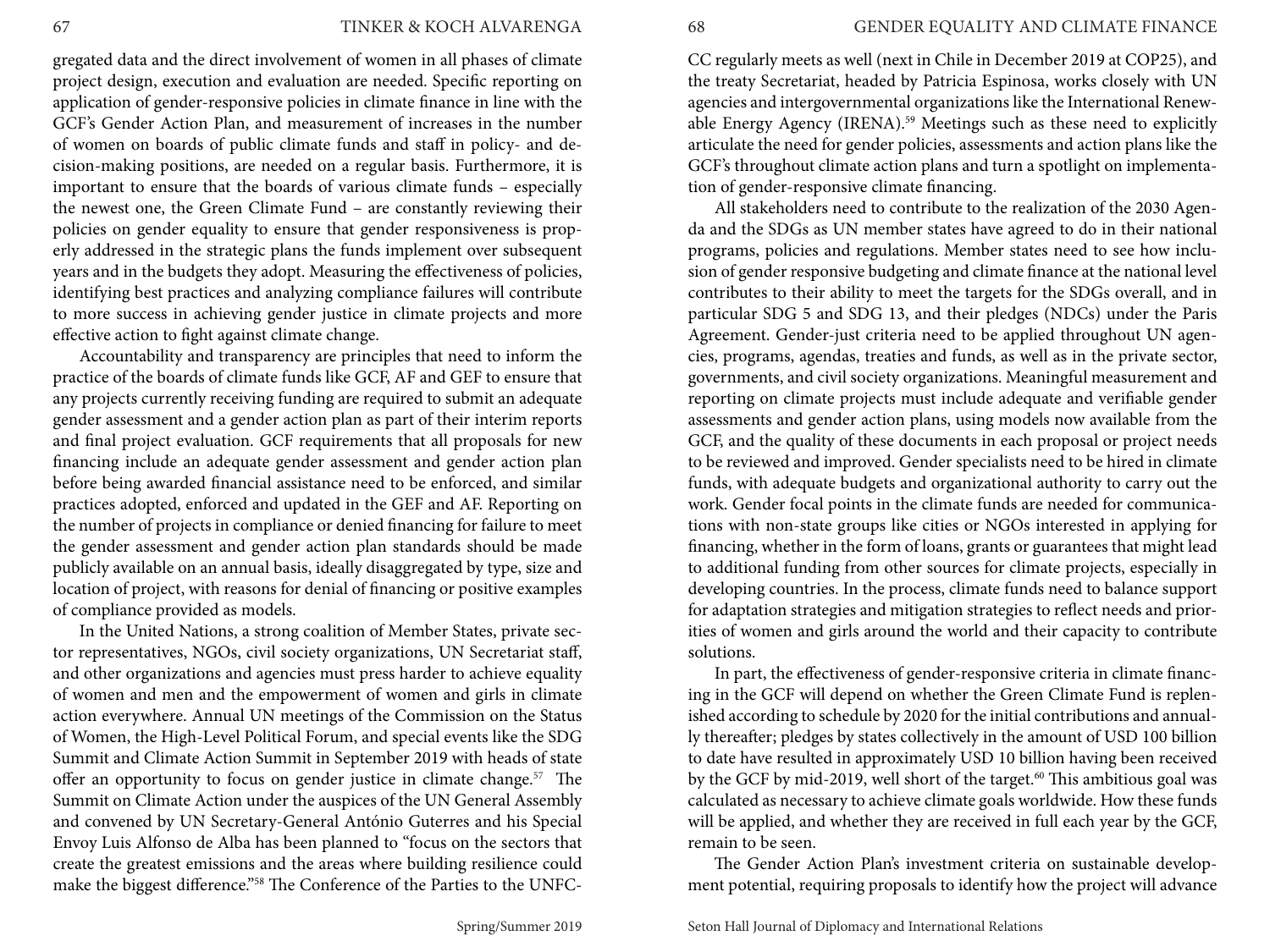gender equality, is a meaningful step toward a more equal allocation of resources in climate finance. Nevertheless, the GAP, adopted in 2017, needs to be regularly reviewed by the GCF Board and updated as experience is gained, and conditions change. Screening of proposals or projects for sustainability or environmental impact by the climate funds considered here needs to be matched by screening for gender responsiveness in climate financing. The gender criteria need to be applied strictly to deny grants or loans from public funds if the criteria are not met. Efforts need to be made to increase access to information by women's groups at different levels (local, national, regional or international) about available climate financing. Training and capacity building for the application or accreditation processes in the various funds need to be offered by the funds themselves to achieve gender goals.

The use of gender-responsive criteria to achieve gender equality in climate financing has advanced through the three public climate financing funds discussed in this article: the Global Environment Facility, the Adaptation Fund and the Green Climate Fund with its Gender Action Plan, all under the UN Framework Convention on Climate Change. Yet there remains much to do to implement the aspirations in the policies and programs of the funds to achieve gender equality in climate finance. The urgency of finding solutions to the global climate emergency in the short period of years before the damage to the planet becomes irreversible is a clear reason for supporting leadership and ideas from women as well as men. Climate finance is thus one of the key areas that requires a gender-responsive approach to decision-making, participation and budgeting.

In conclusion, when designing, implementing, monitoring and assessing climate policies, it is manifestly unwise to exclude the skills and innovations of half the planet.<sup>61</sup> The challenges ahead include action needed to conserve non-renewable natural resources and ecosystems, make the transition to clean energy sources, mitigate the effects of climate change by reducing emissions of greenhouse gases worldwide, restore forests, and build resilience in local communities to adapt to climate change. These challenges require the skills, insights, energy and commitment of the world's women. Achieving gender equality in climate finance is crucial to ensure the well-being of future generations, and to safeguard a sustainable future for all of us everywhere.

*Dr. Catherine Tinker is an Adjunct Professor at the School of Diplomacy and International Relations and the Distinguished Fellow of the Center for*  70 GENDER EQUALITY IN CLIMATE FINANCE

*United Nations and Global Governance Studies at, Seton Hall University. Dr. Tinker received the University's Adjunct Teacher of the Year Award in 2019 for her public international law and policy and UN courses. She publishes regularly in the U.S. and Brazil. As president and founder of the Tinker Institute on International Law and Organizations, an NGO accredited to ECOSOC since 1996, she participates in the growth of sustainable development policy and international environmental law. Dr. Tinker earned a law degree (J.D.) from George Washington University Law School, and a masters' (LL.M.) and doctorate (J.S.D.) in international law from N.Y.U. Law School. She is a member of the IUCN World Commission on Environmental Law (WCEL).*

*Renata Koch Alvarenga is a Political Analyst at the Consulate-General of the United Kingdom in Rio de Janeiro, Brazil, following her university graduation in Brazil. She attended Seton Hall University's School of Diplomacy and International Relations for several years and is a Fellow of the Tinker Institute on International Law and Organizations. Renata participated in the 21st Conference of the Parties to the UNFCCC in 2015 in Paris (COP21) as a youth representative, and is the Founder and Director of EmpoderaClima, a platform about education on gender equality and climate action in Latin America.*

#### **Notes**

1 Paris Agreement to the United Nations Framework Convention on Climate Change (UNFCCC) *(*hereinafter "Paris Agreement."), http://unfccc.int/files/essential\_background/convention/application/pdf/english\_paris\_agreement.pdf. The Paris Agreement, signed in December 2015, at the Conference of the Parties to the UNFCCC, is based on individual pledges by states to make concrete reductions of anthropogenic greenhouse gas emissions needed to limit global warming to no more than 2 degrees Celsius from pre-industrial levels, with an effort to reach no more than 1.5 degrees Celsius of warming. This is based on global scientific consensus of actions required to avert planetary catastrophe within the coming decades. Intergovernmental Panel on Climate Change (IPCC) *Special Report on Global Warming of 1.5° C.*, 2018, https://www.ipcc.ch/sr15/.

2 Paris Agreement, note 1, p. 1.

Recent UN documents on gender and climate change from the latest Conference of the Parties to the climate change treaty (UNFCCC COP24) in December 2018 in Katowice, Poland, include the draft report of the Chair of the UNFCCC Subsidiary Body on Implementation ("SBI") of 6 December 2018, https://unfccc.int/documents/184822, and the addendum to the Chair's draft report of the same date. These documents will be considered for adoption by UNFCCC COP25 in November 2019 in Santiago, Chile.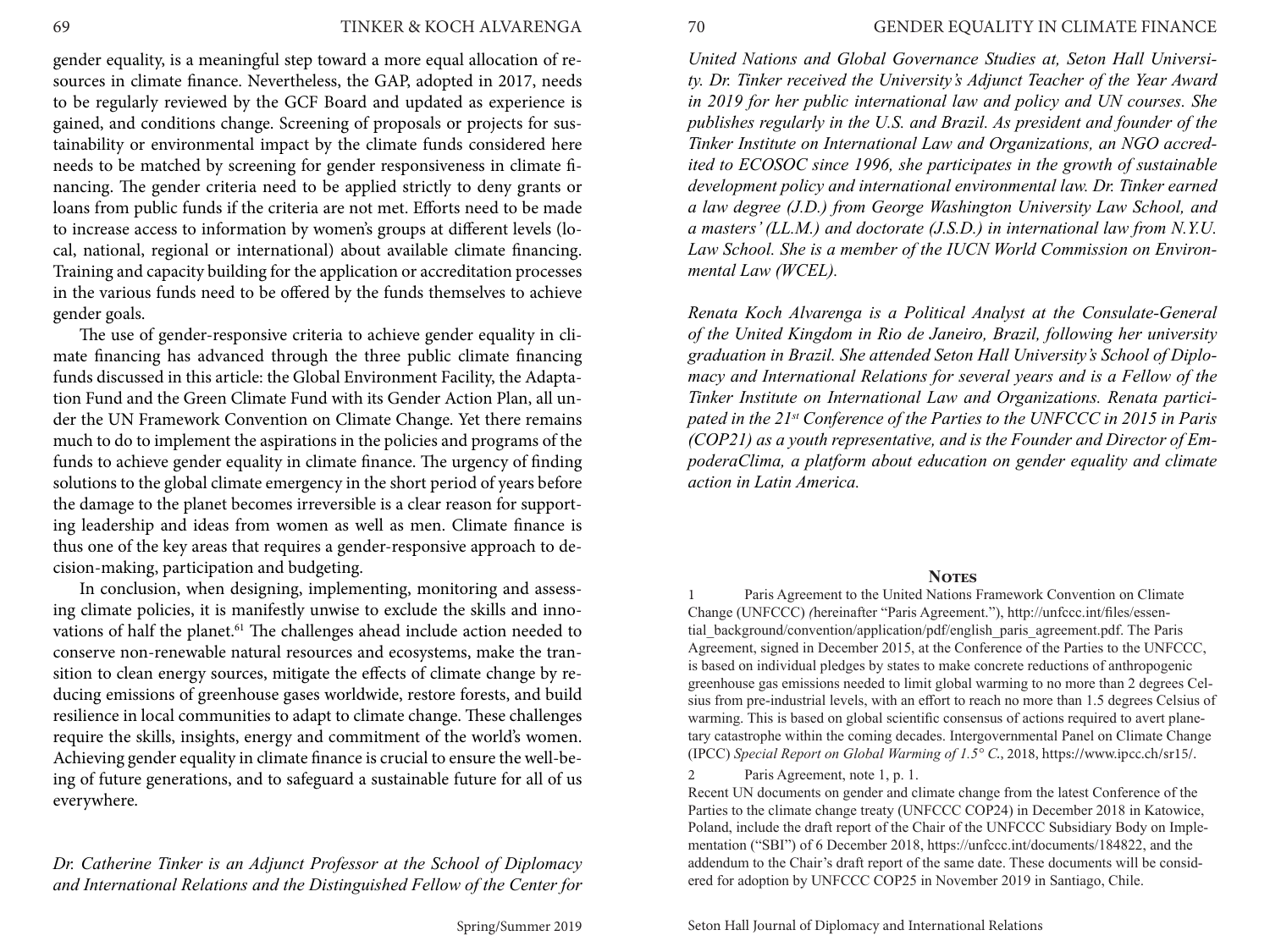3 Paris Agreement, n. 1.

4 Extreme weather events and natural disasters exacerbated by global warming bring deprivation, desperation, disruption of family life and social support systems and deepening inequality around the globe. Global warming is leading to shortages of water which affect food production in certain regions; sea level rise in other regions as glaciers melt, threatening the world's coastal cities; and changes in major ocean currents as the seas warm, affecting shipping and migration of fish and marine mammals.

5 Mary Robinson, *Climate Justice: Hope, Resilience, and the Fight for a Sustainable Future*, (Bloomsbury Publishing, 2018), 9, 78.

6 Mary Robinson Foundation - Climate Justice, https://www.mrfcj.org.

7 The UNFCCC Women and Gender Constituency: http://womengenderclimate. org/; WEDO: www.wedo.org; Global Alliance for Green and Gender Action (GAGGA), a partnership with grass roots women's organizations, an NGO called Both Ends, and the Dutch Foreign Ministry: http://annualreport.bothends.org/gagga/; GenderCC: www. gendercc.net; and other feminist and women's rights organizations worldwide on global, regional, national and local levels.

8 2030 Agenda for Sustainable Development and the 17 Sustainable Development Goals, https://www.sustainabledevelopment.un.org.

9 Jeffrey D. Sachs, *The Age of Sustainable Development*, (Columbia University Press, 2017), 1-3. Two UN experts, Professors Jeffrey Sachs and Philip Alston, have warned of the risk of seeking financing for sustainable development that favors private investors' profits without respecting the ethical or moral underpinnings of the concept of sustainable development. They favor a value system that addresses inequality and inclusion, and respects planetary boundaries and the needs of future generations. Professor Alston made this point at the Civil Society Forum during the annual meeting of the UN Commission on Social Development in February 2019, available on UN Web TV at www.un.webtv.org, 15 February 2019. Professor Sachs has documented the scientific basis for predictions of inevitable dire consequences of continued rise in global temperatures if planetary boundaries are exceeded in the next few decades by continued global warming. *The Age of Sustainable Development*, Ch. 12, "Climate Change," pp. 394-445.

10 Mitigation refers to the reduction of human emissions of greenhouse gases like carbon dioxide, methane, and nitrous oxygen by transitioning away from fossil fuels to renewable energy sources like wind and solar, achieving more energy efficient forms of transportation, buildings, and production, and reducing consumption of non-renewable products. Key terms are avoiding waste, reuse and recycling of materials.

11 Adaptation refers to preparing for the possible consequences of climate change and environmental disasters, by retrofitting buildings, reinforcing infrastructure, restoring wetlands or other efforts undertaken to protect shorelines, homes and services prior to recurring natural disasters. Key terms are resilience and disaster risk reduction.

12 N. 10, Sachs, at 434.

13 Another NGO coalition organized specifically to address gender and climate change is the Gender Global Climate Alliance (GGCA). A GGCA report reviews the literature on the particular vulnerabilities of women to the effects of climate change in Global Gender and Climate Alliance, *Gender and Climate Change, A Closer Look at Existing Evidence*, 2016, available at https://wedo.org/gender-and-climate-change-a-closer-lookat-existing-evidence-ggca/. A 2017 policy debrief by GGCA and UNDP on gender and climate finance can be found at https://wedo.org/gender-climate-finance/.

14 United Nations Economic and Social Council. "Special edition: progress towards

the Sustainable Development Goals, Report of the Secretary-General," https://undocs. org/E/2019/68. This document is referred to as the "Secretary-General's Progress Report," and was addressed during the ECOSOC session of the High-Level Political Forum at the United Nations from 9-18 July, 2019. https://www.sustainabledevelopment.un.org/hlpf.

15 Among many other examples of gender-just climate solutions, see the list of local projects on the website of the UNFCCC Women and Gender Constituency at http:// womengenderclimate.org/gender-just-climate-solutions/.

16 According to Julie Dekens, of the International Institute for Sustainable Development (IISD), "a gender-responsive approach goes beyond sensitivity to gender differences. It seeks to actively promote equality—this often involves specific actions to empower women in their households, in their communities and in their societies as well as in broader political and planning processes." https://www.iisd.org/story/gender-responsive-climate-action/.

17 Liane Schalatek and Smita Nakhooda. "Gender and Climate Finance," 2016, Climate Funds Update, https://us.boell.org/sites/default/files/uploads/2016/11/ cff10 2016 gender english.pdf.

18 "United Nations Framework Convention on Climate Change,*"* Conclusion Date: May 9, 1992, https://unfccc.int/resource/docs/convkp/conveng.pdf.

19 The foundation is a think tank and policy advocate on environmental issues, including climate change and gender, with offices worldwide, independent of but affiliated with the German Green Party.

20 The diagram reproduced here includes other specialized international, regional and national channels for targeted climate funds. These may be part of national overseas development assistance (ODA) packages (such as the International Climate Fund of the United Kingdom, for example) or programs of UN agencies, development banks, or other multilateral or regional programs. These types of climate finance programs may or may not contain specific gender equality criteria for funding and are not analyzed in this article. According to a short "Climate Finance Guide" from the Heinrich Böll Stiftung, in 2016 approximately 2/3 of climate finance was from private sources and 33% was from public financing, of a total of 410 billion USD a year. https://us.boell.org/2016/11/07/ climate-finance-fundamentals. How much of this funding is new and additional funds is not identified, nor is whether the funds are grants or loans. An article from the Foundation in 2019 elaborates critiques and gaps in actual climate financing. https://us.boell. org/2019/06/12/why-green-climate-fund-must-be-replenished-remain-central-multilateral-channel-collective.

21 Smita Nakhooda, Charlene Watson and Liane Schalatek, "The Global Climate Finance Architecture," 2016, Climate Funds Update, https://us.boell.org/sites/default/ files/uploads/2016/11/cff2\_2016\_architecture\_english.pdf.

22 "About Us", The Global Environment Facility (GEF) https://www.thegef.org/ about-us.

23 The Global Environment Facility (GEF), "Mainstreaming Gender at the GEF," https://www.thegef.org/sites/default/files/publications/Mainstreaming\_Gender\_Eng\_3. pdf.

24 The Global Environment Facility (GEF), "Policy on Gender Equality," 2017 https://www.thegef.org/sites/default/files/council-meeting-documents/EN\_GEF.C.53.04\_ Gender Policy.pdf.

25 N. 18. [Liane Schalatek and Smita Nakhooda. "Gender and Climate Finance," 2016, Climate Funds Update, https://us.boell.org/sites/default/files/uploads/2016/11/

Spring/Summer 2019

Seton Hall Journal of Diplomacy and International Relations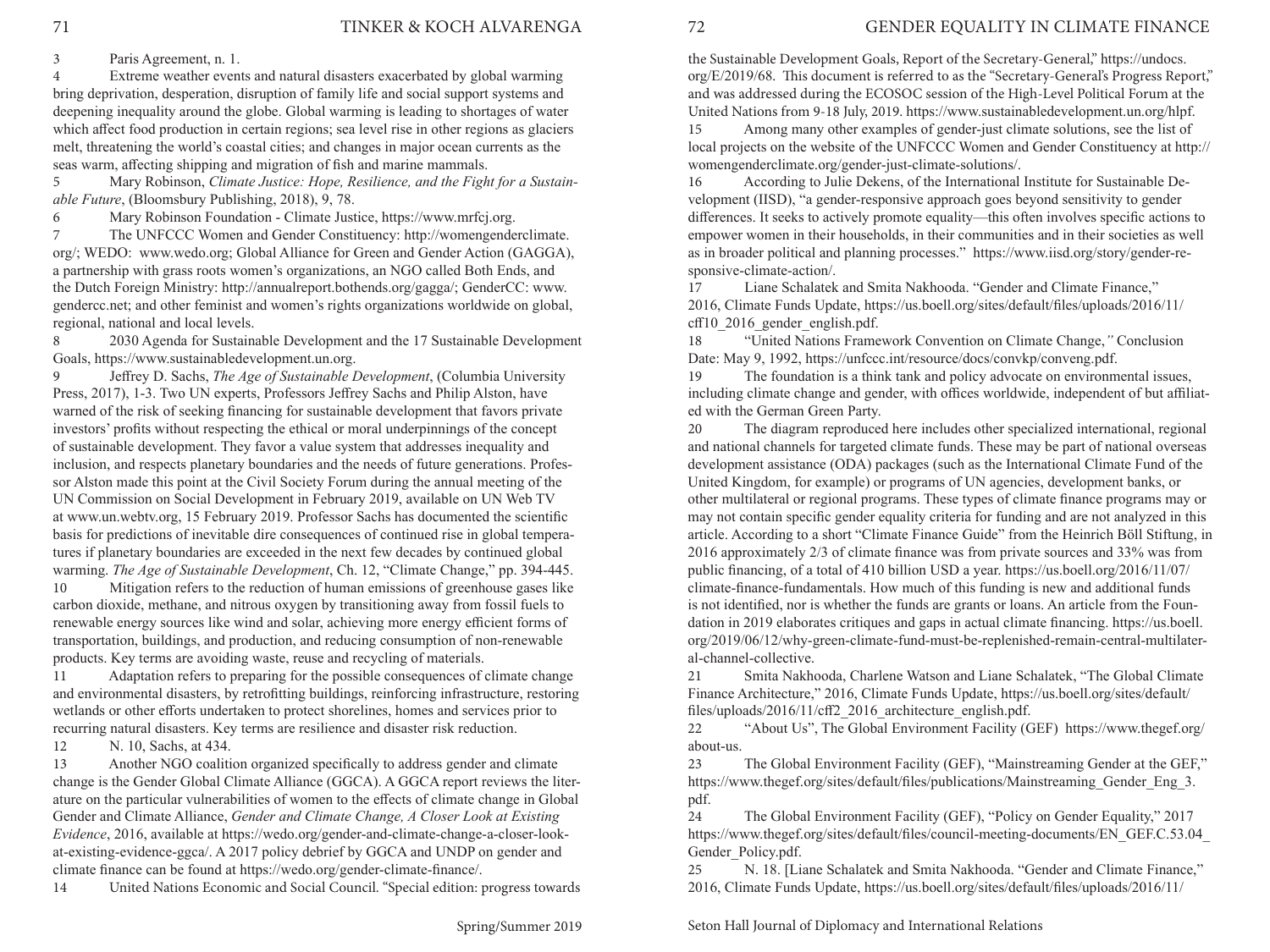cff10 2016 gender english.pdf.]

26 Kelly West, "Marking progress: Towards gender mainstreaming at UN Environment," The Global Environment Facility (GEF), https://www.thegef.org/blog/marking-progress-towards-gender-mainstreaming-un-environment.

27 https://www.thegef.org/blog/marking-progress-towards-gender-mainstreaming-un-environment.

28 29 "7<sup>th</sup> Report of the GEF to the UNFCCC at COP24," Doc. No. GCF/B.20/15, 8 June 2018.

29 Small Grants Programme, UNDP, www.sgp.undp.org.

30 "Women as Environmental Stewards: The Experience of the Small Grants Programme," Global Environment Facility, 2018, https://www.thegef.org/publications/ gef-small-grants-programme-results-report-2017-2018.

31 Ibid.

32 "Adaptation Fund," Climate Funds Update, https://climatefundsupdate.org/thefunds/adaptation-fund/.

33 Adaptation Fund, "About," United Nations Climate Chante, https://www.adaptation-fund.or/about/.

34 Adaptation Fund Board, "Environmental and Social Policy," 2016, https://www. adaptation-fund.org/wp-content/uploads/2013/11/Amended-March-2016 -OPG-AN-NEX-3-Environmental-social-policy-March-2016.pdf.

35 Adaptation Fund Board "Annex 4 to OPG: Gender Policy of the Adaptation Fund," 2016, https://www.adaptation-fund.org/wp-content/uploads/2016/04/OPG-AN-NEX-4 Gender-Policies approved-in-March-2016.pdf.

36 UN Office of High Commissioner for Human Rights , "Gender Equality Policy," 2011, https://www2.ohchr.org/english/issues/women/docs/GenderEqualityPolicy\_ September2011.pdf; *"*Women's Human Rights and Gender Equality," UN Office of High Commissioner for Human Rights, https://www.ohchr.org/EN/Issues/Women/WRGS/Pages/WRGSIndex.aspx.

37 UN Women, information available at www.un-women.org.

38 Adaptation Fund Board "Annex 4 to OPG: Gender Policy of the Adaptation Fund," 2016, https://www.adaptation-fund.org/wp-content/uploads/2016/04/OPG-AN-NEX-4 Gender-Policies approved-in-March-2016.pdf.

39 "Adaptation Fund Board Adopts Five-Year Strategy Emphasizing Concrete Action, Innovation and Learning," Adaptation Fund, https://www.adaptation-fund.org/ adaptation-fund-board-adopts-five-year-strategy-emphasizing-concrete-action-innovation-learning/.

40 Decision 1/CP.16 of COP16.

41 Decision 3/CP. 17, "Launching the Green Climate Fund," UNFCCC, 2011, http://intlmgt.cipa.cornell.edu/sessions/climate/Governing%20Instrument%20of%20 the%20Green%20Climate%20Fund.pdf.

42 Green Climate Fund, "How We Work," https://www.greenclimate.fund/howwe-work/resource-mobilization.

43 Green Climate Fund "Gender Policy and Action Plan", 2015, https://www. greenclimate.fund/documents/20182/24946/GCF\_B.08\_19\_-\_Gender\_Policy\_and\_Action\_Plan.pdf/afd29fd9-3efa-41c3-8318-7d86587c7701.

44 Women's Environmental and Development Organization, "Webinar: Gender in Climate Finance Mechanisms," 2017, https://wedo.org/webinar-gender-climate-finance-mechanisms/.

# 74 GENDER EQUALITY IN CLIMATE FINANCE

45 Green Climate Fund, "Investment Criteria Indicators," 2018, https://www. greenclimate.fund/documents/20182/1087995/GCF\_B.20\_Inf.14\_-\_Investment\_criteria\_indicators.pdf/69363c9f-c893-0fc7-953b-d75504bd4870.

46 Decision 3/CP.32.

47 Catherine Benson Wahlén, "New Gender Guidelines to Take Effect in 2018," IISD, 2017, http://sdg.iisd.org/commentary/policy-briefs/new-gender-guidelines-to-takeeffect-in-2018/.

48 Women's Environmental and Development Organization, "Webinar: Intro to Climate Finance," https://wedo.org/webinar-intro-climate-finance/.

49 "Mainstreaming Gender in GCF Activities," pp. 41-48, 54-56, and Annex 1 and 2, pp. 60-73. https://www.greenclimate.fund/documents/20182/194568/Guidelines\_-\_ GCF\_Toolkit\_Mainstreaming\_Gender.pdf/860d1d03-877d-4c64-9a49-c0160c794ca7.

50 "Green Climate Fund Board approves USD 267 million for climate action, agrees decision-making procedures, Green Climate Fund, 9 July 2019, https://www. greenclimate.fund/news/green-climate-fund-board-approves-usd-267-million-for-climateaction-agrees-decision-making-procedures.

51 Green Climate Fund – Home, https://www.greenclimate.fund/home.

52 The recommendation on implementation to update the gender policy documents will be addressed in November 2019, at the  $24<sup>th</sup>$  Board meeting at the Secretariat, which is located in the Republic of Korea. https://www.greenclimate.fund/ documents/20182/1674504/GCF\_B.23\_23\_-\_Decisions\_of\_the\_Board\_\_twenty-third\_meeting\_of\_the\_Board\_6\_\_8\_July\_2019.pdf/de0260d1-736f-0dbf-695c-06684f805ad9. Decision B.23/09 on Agenda Item 14, "Updated Gender Policy and Action Plan," is on pp. 8-9 of this document.

53 The term "gender" is not explicitly used on the website regarding IEU evaluation reports, which do, however, establish a category of "environmental and social safeguards" (ESS) for assessment. The first report on ESS is "forthcoming" as of the beginning August 2019. https://ieu.greenclimate.fund/evaluations/ess.

54 OECD maintains what they call a "knowledge hub for data and analysis," http:// www.oecd.org/about/, but the latest statistical compilation on "gender in institutions and development" was published in 2014. https://www.oecd-ilibrary.org/development/data/ oecd-international-development-statistics/gender-institutions-and-development-2014\_data-00728-en.

55 Liane Schalatek, "Why the Green Climate Fund must be replenished to remain the central multilateral channel for the collective climate finance goal," *Heinrich Böll Stiftung,* 12 June 2019, https://us.boell.org/2019/06/12/why-green-climate-fund-must-be-replenished-remain-central-multilateral-channel-collective.

56 "Gender and Sustainable Development: Maximising the Economic, Social and Environmental Role of Women," OECD, 2008, pp. 73-75, http://www.oecd.org/social/40881538.pdf.

57 Information available on the website of UN Women at http://www.unwomen. org/en/csw/csw63-2019; https://www.un.org/en/climatechange/; "Action portfolios" and "key areas" are highlighted for the Climate Summit, without specifically highlighting gender. https://www.un.org/en/climatechange/un-climate-summit-2019.shtml.

58 "13: Climate Action," Sustainable Development Goals, https://www.un.org/sustainabledevelopment/climate-change-2/; and Climate Action Summit 2019, http://www. un.org/en/climatechange/.

59 A new partnership for climate action has been announced between the UNFC-

Seton Hall Journal of Diplomacy and International Relations